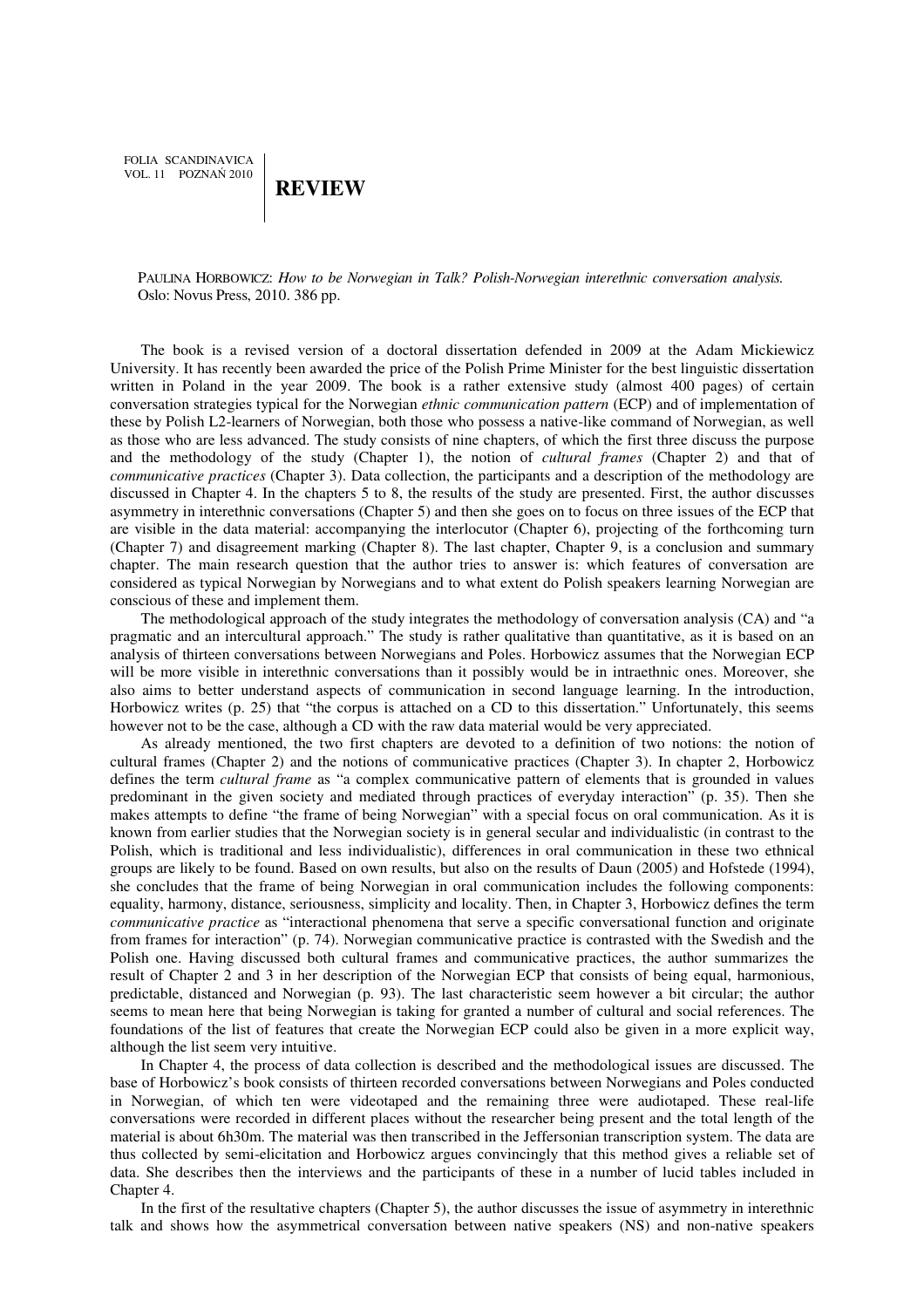(NNS) is balanced by the speakers. Whereas the NS both compliment the language command of the NNS, explain the cultural artefacts and correct the language usage, the NNS limit themselves to comment of their deficient command of the target language, self-corrections and word-searches. Some of these strategies are exemplified in the chapter, some are not. Both the NS and the NNS are shown to try to create a role in the conversation and a participant status. Horbowicz also shows that the NS treat their NNS-interlocutors as not fully independent partners, and that this is dependent on the degree to which the NNS have mastered the target language. The data also show a strong cooperation will exhibited by the NS by a number of means.

Chapter 6 is devoted to an analysis of how the interlocutors accompany each other. Accompanying the interlocutor is one of the most relevant tasks in a conversation and Horbowicz chooses to describe three ways in which this is maintained: paraphrases, pro-repeats and echo-turns. However, she does not devote much place to pro-repeats. In all, she analyses about 100 instances of paraphrases and around 30 instances of echo-turns and concludes that the majority of the former serve to reformulate the utterances of the NNS and in this way to enable the NS to control the progress of conversation topics. This seems to be a feature that is typical for interethnic conversations in general. The author concludes that the NS-interlocutors show a supportive behaviour, as maintaining understanding is one of the central practices in the Norwegian conversation, whereas the Polish NNS, as they do not use these practices, risk the impression of being not supportive enough in the conversation with their Norwegian counterparts.

In Chapter 7, Horbowicz shows how the forthcoming turn is projected in the conversations in question. She enumerates three practices for such turn projection: *eller*-inquiry (i.e. *or*-inquiry), yes/no-answers to whquestions and indirect questions. She notes then (section 7.1) that the *or*-inquiry is used in clarifying questions, questions concerning the interlocutor (or the interlocutor's opinion) and in suggestions. However, there is a clear difference between the use of *or*-inquiry by NS and NNS, as the latter do not use it in clarifying questions and as they use it less idiomatic in the other functions as well. The author concludes that the use of *or*-inquiry is yet another sign of the Norwegian interaction being negotiation-oriented rather than domination-oriented. In section 7.2 the use of yes/no-answers to wh-question is discussed and the obtained results confirm the results presented in Svennevig (2001), showing that *ja* 'yes' is used for interactional roles, whereas *nei* 'no' and *jo* 'in fact' are used to refer to the presupposition in the inquiry. Finally, indirect questions are highlighted and Horbowicz states here that these are used in her material instead of wh-questions. She interprets this as a way of avoiding domination in the conversation. One of the most important results of the chapter is the finding that the Norwegian conversation is highly harmony-oriented, a feature being visible both in the dispreferance for directly negative answers and for wh-questions. Instead, yes/no-questions followed by an *or*-inquiry are preferred. Moreover, the answer by *ja*, *nei* or *jo* on a wh-question signals that the forthcoming response may deviate from the common expectations. It is concluded that the conversations studied are strongly oriented to maintain coherence.

In the last of the resultative chapters, Chapter 8, the realization of disagreement is discussed. Marking disagreement is often culture-dependent and this cultural dependency is also visible in the language. For example, Polish is said to make use of the so-called positive politeness, whereas Norwegian uses negative politeness instead. Horbowicz opens the chapter with stating that there are very few studies on disagreement marking in both Polish and Norwegian. She identifies then two strategies as how to disagree with the interlocutor that are present in her material: the use of *nja* 'well' and the weak agreement tokens and she concludes that both are used in a similar way by both NS- and NNS-subjects. Then, the author analyses longer fragments of the data material in three sections: 8.4, 8.5, and 8.6. Finally, Horbowicz concludes that there is a strong tendency to maintain a harmonious conversation and to signal an upcoming disagreement in a clear way in the Norwegian ECP. She also states that the Polish NNS-subjects make use of direct opposition to a substantial extent compared to their Norwegian NS-interlocutors, risking consequently to be perceived as uncooperative or impolite. The Polish consultants seem also to prefer more straight judgements in the conversation, showing thus a more confrontative style compared to Norwegians, who adopt a more negotiative and balanced style.

The idea behind the study of Horbowicz is that there exist ethnic-specific ways of expressing social relations and that these ways are also manifested at the linguistic level. Her book provides an attempt to analyse some aspects of the Norwegian ECP. By contrasting Polish and Norwegian interlocutors, she hopes to reveal the ethnic-specific patterns of the conversation. Description of the Norwegian conversation pattern is thus the main goal of the project. Another goal is a description of interethnic conversation by identification of its structural features and asymmetric practices. Among the many interesting results of the study, the description of the Norwegian ECP and the realization of this ECP by Polish L2-learners should be mentioned first. Horbowicz states that the Norwegian ECP is characterized by five features: equality, harmony, predictability, distance and by 'being Norwegian', a label that the undersigned however finds a bit diffuse. Further, the author concludes that the Norwegian communication routine is support-oriented and that the NNS-subjects in the study show some difficulties with mastering this routine. Interestingly, this is not directly connected to the fluency they have in Norwegian otherwise.